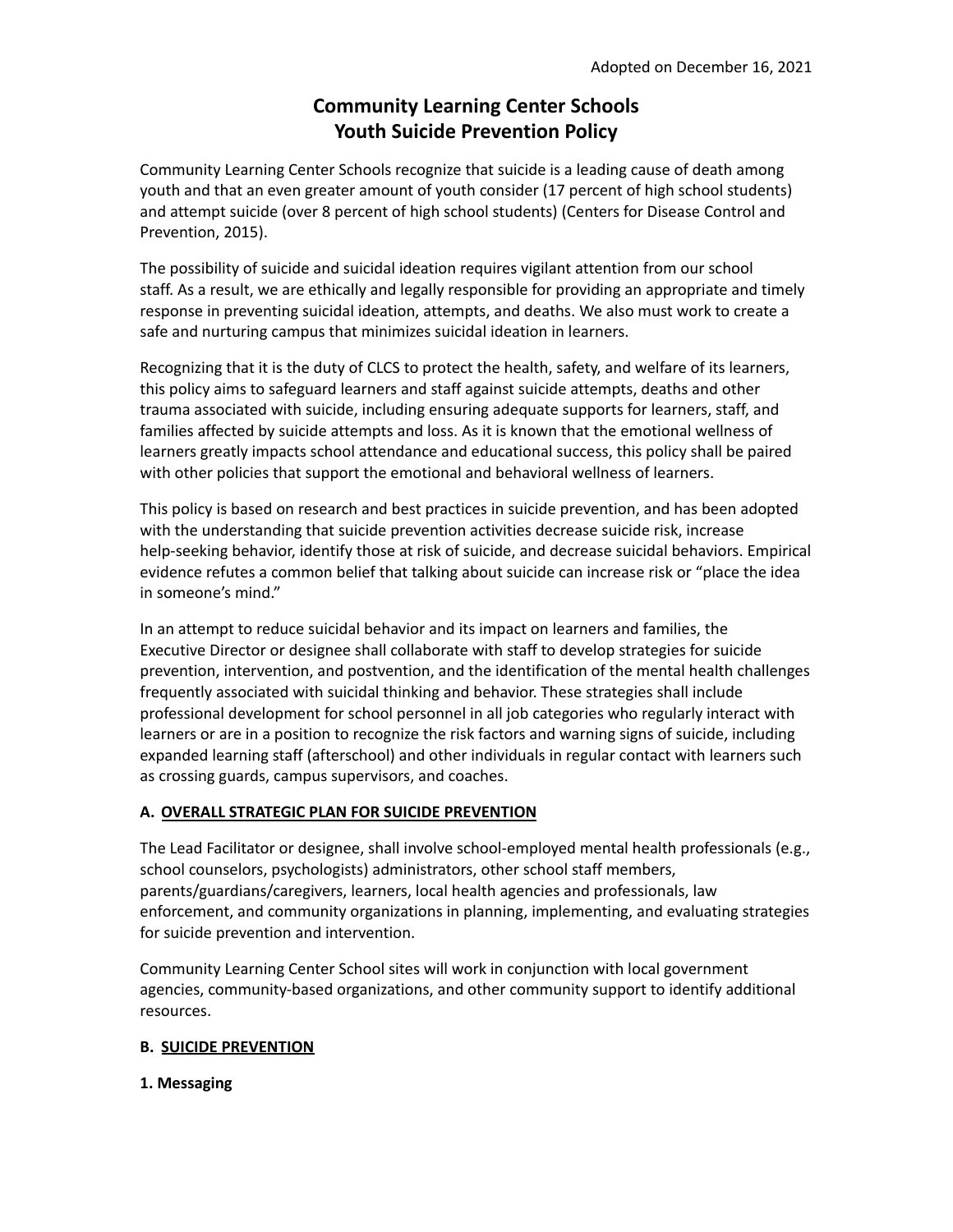Messaging about suicide has an effect on suicidal thinking and behaviors. Consequently, Community Learning Center School sites, along with thier partners has critically reviewed and will review all materials and resources used in awareness efforts to ensure they align with best practices for safe messaging about suicide.

## *Messaging Resources:*

- For information on public messaging on suicide prevention, see the National Action Alliance for Suicide Prevention Web site at <http://suicidepreventionmessaging.actionallianceforsuicideprevention.org/>
- For information on engaging the media regarding suicide prevention, see the Your Voice Counts Web page at [http://resourcecenter.](http://resourcecenter) yourvoicecounts.org/content/making-headlines-guide-engaging-mediasuicideprevention-california-0
- For information on how to use social media for suicide prevention, see the Your Voice Counts Web page at [http://resourcecenter.](http://resourcecenter) yourvoicecounts.org/content/how-use-social-media

# **2. Employee Qualifications and Scope of Services**

Employees of Community Learning Center School sites and their partners must act only within the authorization and scope of their credential or license. While it is expected that school counseling professionals are able to identify suicide risk factors and warning signs, and to prevent the immediate risk of a suicidal behavior, treatment of suicidal ideation is typically beyond the scope of services offered in the school setting. In addition, treatment of the mental health challenges often associated with suicidal thinking typically requires mental health resources beyond what schools are able to provide.

## **3. Staff Development**

Suicide prevention training shall be provided to all school staff members. The training shall be offered under the direction of a school counselor/psychologist and/or in cooperation with community mental health agencies.

Materials for training shall include how to identify appropriate mental health services at the school site and within the community, and when and how to refer youth and their families to those services. Materials also may include programs that can be completed through self-review of suitable suicide prevention materials (Education Code 215).

Community Learning Center Schools sites, along with their partners will review available staff training to ensure it promotes the mental health model of suicide prevention and does not encourage the use of the stress model to explain suicide.

Staff Development shall include research and information related to the following topics:

● The higher risk of suicide among certain groups, including, but not limited to, learners who are impacted by suicide; learners with disabilities, mental illness, or substance use disorders; learners who are experiencing homelessness or who are in out-of-home settings such as foster care; and learners who are lesbian, gay, bisexual, transgender, or questioning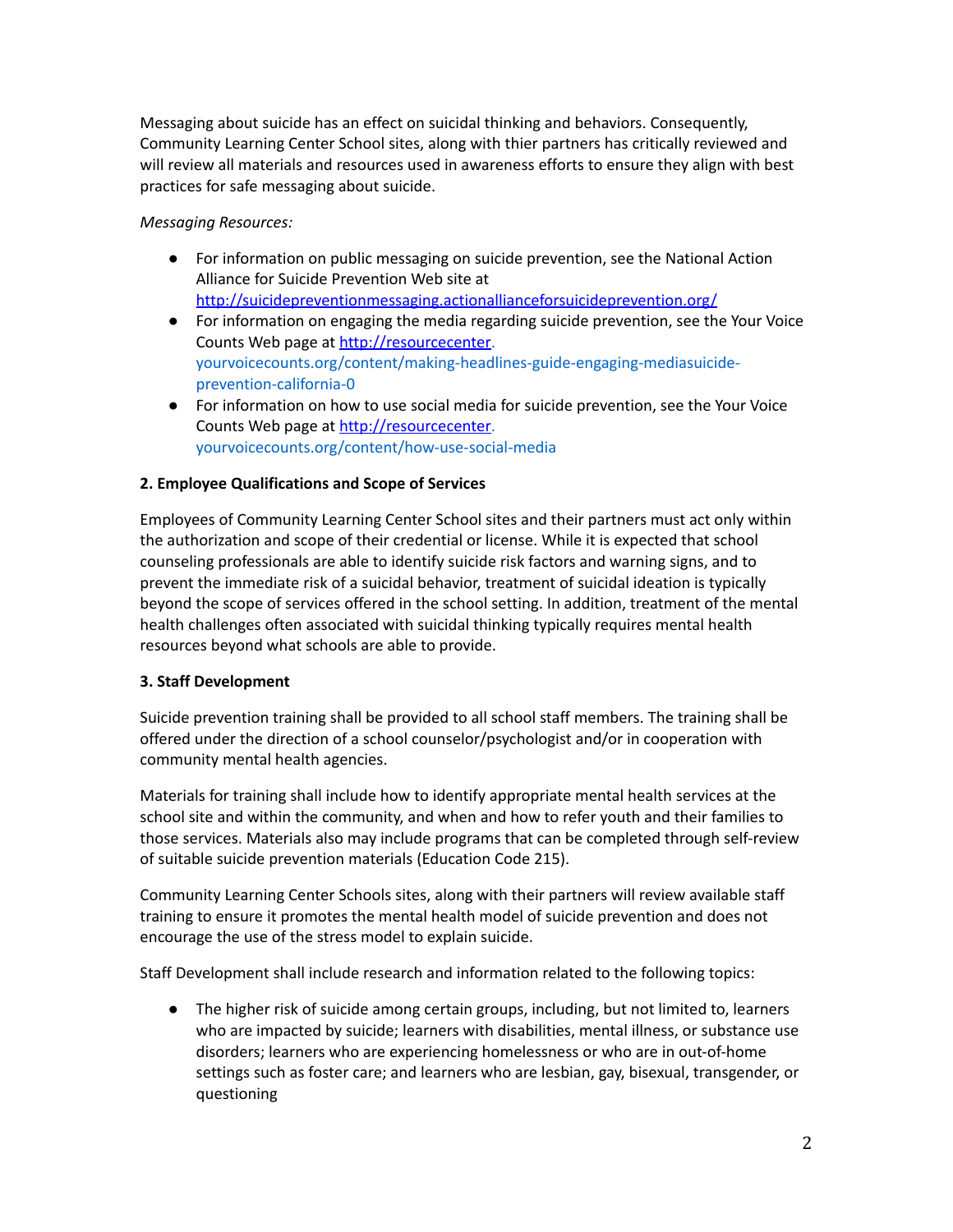- Individual risk factors such as previous suicide attempt(s) or self-harm, history of depression or mental illness, family history of suicide or violence, feelings of isolation, interpersonal conflicts, a recent severe stressor or loss, family instability, impulsivity, and other factors
- Warning signs that may indicate depression, emotional distress, or suicidal intentions, such as changes in learners' personality or behavior and verbalizations of hopelessness or suicidal intent
- Protective factors that may help to decrease a learner's suicide risk, such as resiliency, problem-solving ability, access to mental health care, and positive connections to family, peers, school, and community
- Instructional strategies for teaching the suicide prevention curriculum and promoting mental and emotional health
- School and community resources and services, including resources and services that meet the specific needs of high-risk groups
- Appropriate ways to interact with a learner who is demonstrating emotional distress or is suicidal and procedures for intervening when a learner attempts, threatens, or discloses the desire to die by suicide, including, but not limited to, appropriate protocols for monitoring the learner while the immediate referral of the learner to medical or mental health services is being processed
- CLCS procedures for responding after a suicide has occurred

All counseling team staff members shall in addition to the training above:

- Attend a minimum of one hour general suicide prevention training including:
	- Suicide risk factors, warning signs, and protective factors;
	- How to talk with a learner about thoughts of suicide;
	- How to respond appropriately to the youth who has suicidal thoughts. Such responses shall include constant supervision of any learner judged to be at risk for suicide and an immediate referral for a suicide risk assessment;
	- Emphasis on reducing stigma associated with mental illness and that early prevention and intervention can drastically reduce the risk of suicide;
	- Reviewing data from the school-wide survey annually to identify school climate deficits and drive program development. Questions from the California School Climate, Health, and Learning Survey (Cal-SCHLS) will be included in the school-wide survey sent out. See the Cal-SCHLS Web site at [http://cal-schls.wested.org/.](http://cal-schls.wested.org/)
- Attend ongoing annual staff professional development when available on the following components:
	- The impact of traumatic stress on emotional and mental health;
	- Common misconceptions about suicide;
	- School and community suicide prevention resources;
	- Appropriate messaging about suicide (correct terminology, safe messaging guidelines);
	- The factors associated with suicide (risk factors, warning signs, protective factors);
	- How to identify youth who may be at risk of suicide;
	- Appropriate ways to interact with a youth who is demonstrating emotional distress or is suicidal. Specifically, how to talk with a student about their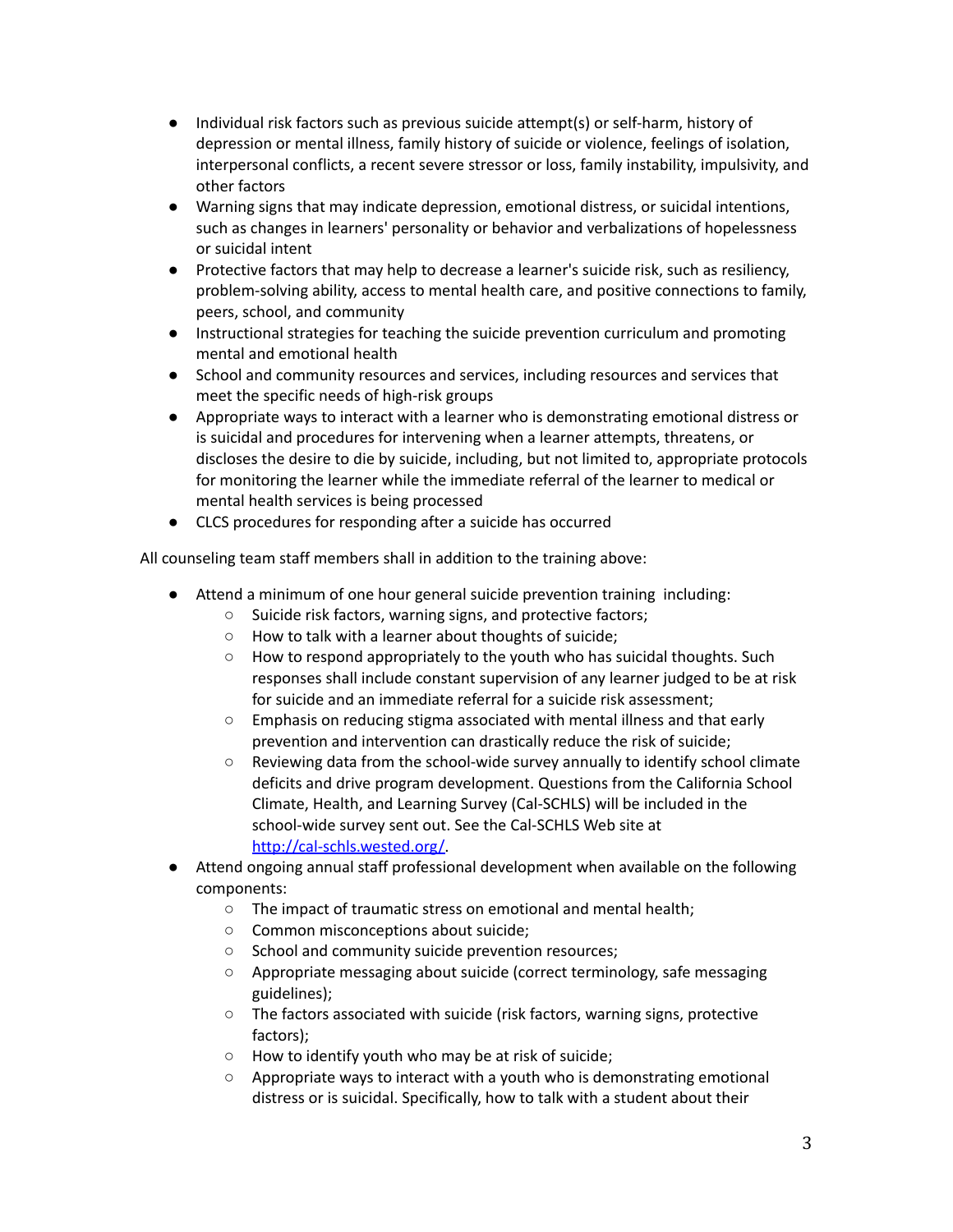thoughts of suicide and (based on district guidelines) how to respond to such thinking; how to talk with a student about thoughts of suicide and appropriately respond and provide support based on district guidelines;

- School-approved procedures for responding to suicide risk (including multitiered systems of support and referrals). Such procedures should emphasize that the suicidal learner should be constantly supervised until a suicide risk assessment is completed;
- School-approved procedures for responding to the aftermath of suicidal behavior (suicidal behavior postvention);
- Responding after a suicide occurs (suicide postvention);
- Resources regarding youth suicide prevention;
- Emphasis on stigma reduction and the fact that early prevention and intervention can drastically reduce the risk of suicide;
- Emphasis that any learner who is identified to be at risk of suicide is to be immediately referred (same day) for assessment while being constantly monitored by a staff member.

## *Staff Development Resources:*

● Youth Mental Health First Aid (YMHFA) teaches a 5-step action plan to offer initial help to young people showing signs of a mental illness or in a crisis, and connect them with the appropriate professional, peer, social, or self-help care. YMHFA is an 8-hour interactive training for youth-serving adults without a mental health background. See the Mental Health First Aid Web page at

<https://www.mentalhealthfirstaid.org/cs/take-a-course/course-types/youth/>

- Free YMHFA Training is available on the CDE Mental Health Web page at <http://www.cde.ca.gov/ls/cg/mh/projectcalwell.asp>
- Question, Persuade, and Refer (QPR) is a gatekeeper training that can be taught online. Just as people trained in cardiopulmonary resuscitation (CPR) and the Heimlich Maneuver help save thousands of lives each year, people trained in QPRlearn how to recognize the warning signs of a suicide crisis and how to question, persuade, and refer someone to help. See the QPR Web site at <http://www.qprinstitute.com/>
- SafeTALK is a half-day alertness training that prepares anyone over the age of fifteen, regardless of prior experience or training, to become a suicide-alert helper. See the LivingWorks Web page at <https://www.livingworks.net/programs/safetalk/>
- Applied Suicide Intervention Skills Training (ASIST) is a two-day interactive workshop in suicide first aid. ASIST teaches participants to recognize when someone may have thoughts of suicide and work with them to create a plan that will support their immediate safety. See the LivingWorks Web page at <https://www.livingworks.net/programs/asist/>
- Kognito At-Risk is an evidence-based series of three online interactive professional development modules designed for use by individuals, schools, districts, and statewide agencies. It includes tools and templates to ensure that the program is easy to disseminate and measures success at the elementary, middle, and high school levels. See the Kognito Web page at <https://www.kognito.com/products/pk12/>

## **4. Learner Participation and Education**

Community Learning Center School sites, along with their partners will review available curricula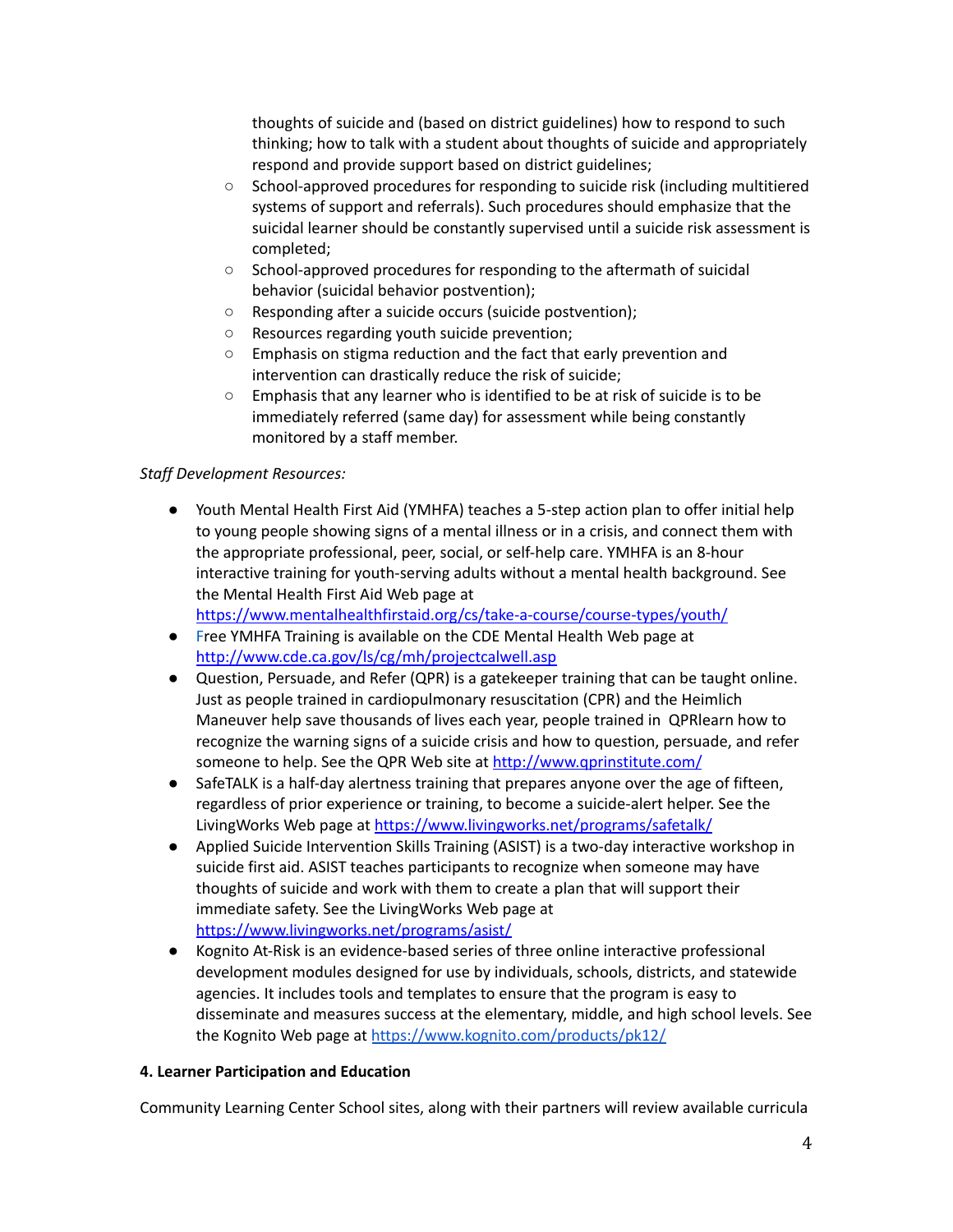to determine lessons that do not encourage the use of the stress model to explain suicide.

Under the supervision of school-employed mental health professionals, and following consultation with county and community mental health agencies, learners shall receive developmentally appropriate, learner-centered education about the warning signs of mental health challenges and emotional distress; and guidance regarding site suicide prevention, intervention, and referral procedures.

The content of the education shall include:

- Identify and analyze signs of depression and self-destructive behaviors in oneself and others and understand how feelings of depression, loss, isolation, inadequacy, and anxiety can lead to thoughts of suicide
- Develop coping and resiliency skills and self-esteem
- Learn to listen, be honest, share feelings, and get help when communicating with friends who show signs of suicidal intent
- Identify trusted adults, school resources, and/or community crisis intervention resources where youth can get help and recognize that there is no stigma associated with seeking services for mental health, substance abuse, and/or suicide prevention
- Emphasis on reducing the stigma associated with mental illness and the fact that early prevention and intervention can drastically reduce the risk of suicide.

Learner-focused suicide prevention education can be incorporated into classroom curricula (e.g., health classes, freshman orientation classes, science, and physical education).

Community Learning Center School sites will support the creation and implementation of programs and/or activities on campus that raise awareness about mental wellness and suicide prevention (e.g., Mental Health Awareness Weeks, Peer Counseling Programs, Freshman Success Programs, and National Alliance on Mental Illness on Campus High School Clubs).

*Learner Participation and Education Resources:*

- More Than Sad is school-ready and evidence-based training material, listed on the national Suicide Prevention Resource Center's best practices list, specifically designed for teen-level suicide prevention. See the American Foundation for Suicide Prevention Web page at <https://afsp.org/our-work/education/more-thansad/>
- Break Free from Depression (BFFD) is a 4-module curriculum focused on increasing awareness about adolescent depression and designed for use in high school classrooms. See the Boston Children's Hospital Web page at <http://www.childrenshospital.org/breakfree>
- Coping and Support Training (CAST) is an evidence-based life-skills training and social support program to help at-risk youth. See the Reconnecting Youth Inc. Web page at <http://www.reconnectingyouth.com/programs/cast/>
- Students Mobilizing Awareness and Reducing Tragedies (SMART) is a program comprised of student-led groups in high schools designed to give students the freedom to implement a suicide prevention on their campus that best fits their school's needs. See the SAVE Web page at <https://www.save.org/what-wedo/> education/smart-schools-program-2/
- Linking Education and Awareness for Depression and Suicide (LEADS) for Youth is a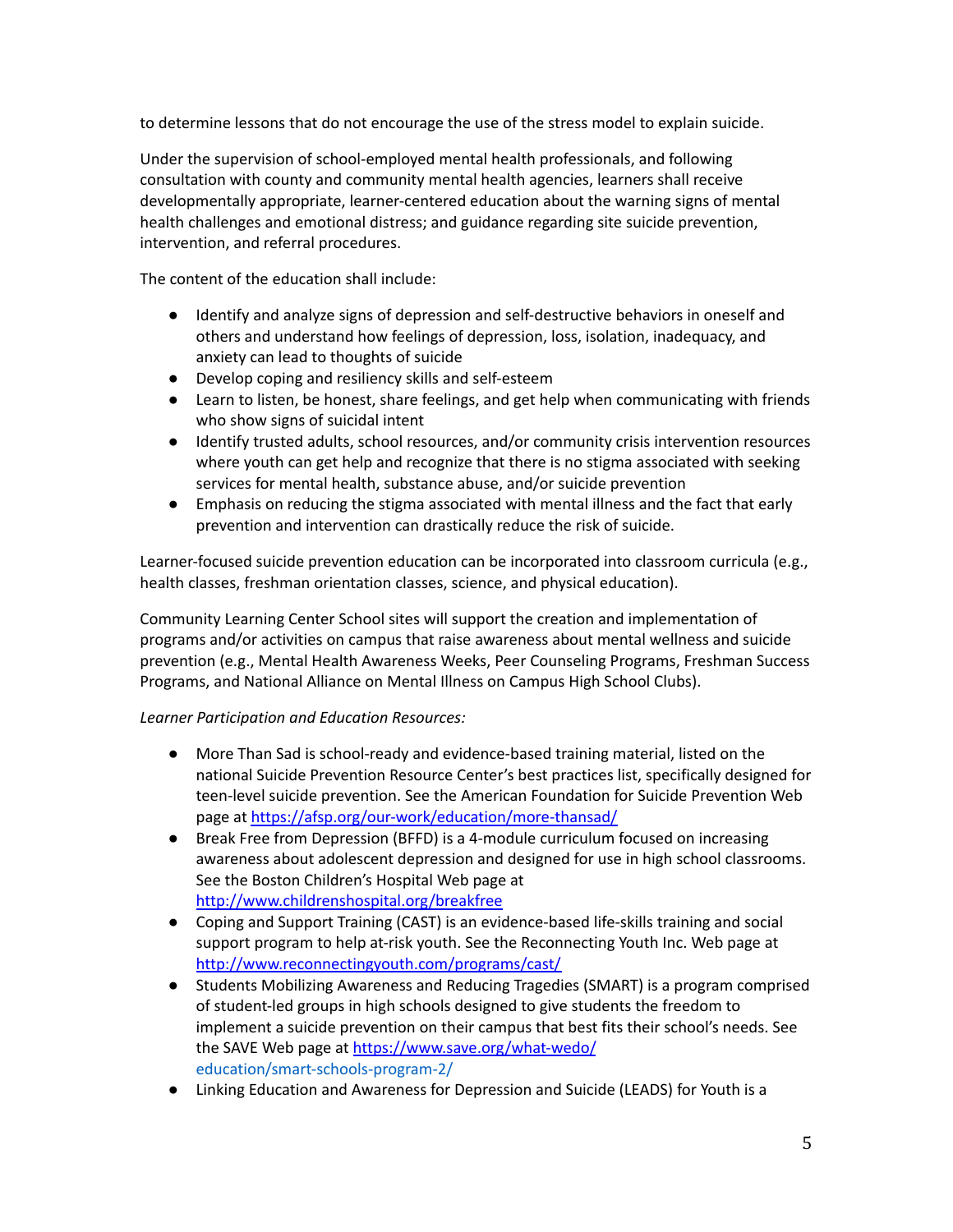school-based suicide prevention curriculum designed for high schools and educators that links depression awareness and secondary suicide prevention. LEADS for Youth is an informative and interactive opportunity for learnerss and facilitators to increase knowledge and awareness of depression and suicide. See the SAVE Web page at <https://www.save.org/what-we-do/education/leads-foryouth-> program/

## **5. Learner Identification Cards**

Learner identification cards for learners in grades 7-12 shall include the National Suicide Prevention Lifeline telephone number and may also include the Crisis Text Line and/or a local suicide prevention hotline telephone number. (Education Code 215.5)

## **6. Parents, Guardians, and Caregivers Participation and Education**

To the extent possible, parents/guardians/caregivers should be included in all suicide prevention efforts. At a minimum, schools shall share with parents/guardians/caregivers the Community Learning Center Schools suicide prevention policy and procedures.

- This suicide prevention policy shall be prominently displayed on the Community Learning Center School site Web pages.
- Parents/guardians/caregivers should be invited to provide input on the development and implementation of this policy.
- All parents/guardians/caregivers should have access to suicide prevention parent education workshop that addresses the following:
	- Suicide risk factors, warning signs, and protective factors;
	- How to talk with youth about thoughts of suicide;
	- How to respond appropriately to the youth who has suicidal thoughts.

## *Parents/Guardians/Caregivers Participation and Education Resources:*

● Parents as Partners: A Suicide Prevention Guide for Parents is a booklet that contains useful information for parents/guardians/caregivers who are concerned that their children may be at risk for suicide. It is available from Suicide Awareness Voices of Education (SAVE). See the SAVE Web page at https://www.save.org/product/parents-as-partners/

# **C. INTERVENTION, ASSESSMENT, REFERRAL**

The Executive Director or designee shall establish crisis intervention procedures to ensure learner safety and appropriate communications if a suicide occurs or an attempt is made by a student or adult on campus or at a school-sponsored activity.

Every statement regarding suicidal intent shall be taken seriously. Whenever a staff member suspects or has knowledge of learner's suicidal intentions based on the student's verbalizations or act of self-harm, they shall promptly notify the primary designated suicide prevention liaison. Learners shall be encouraged to notify a staff member or other adult when they are experiencing emotional distress or thoughts of suicide, or when they suspect or have knowledge of another learner's suicidal intentions.

School Counseling staff shall be designated as the primary suicide prevention liaisons. Lead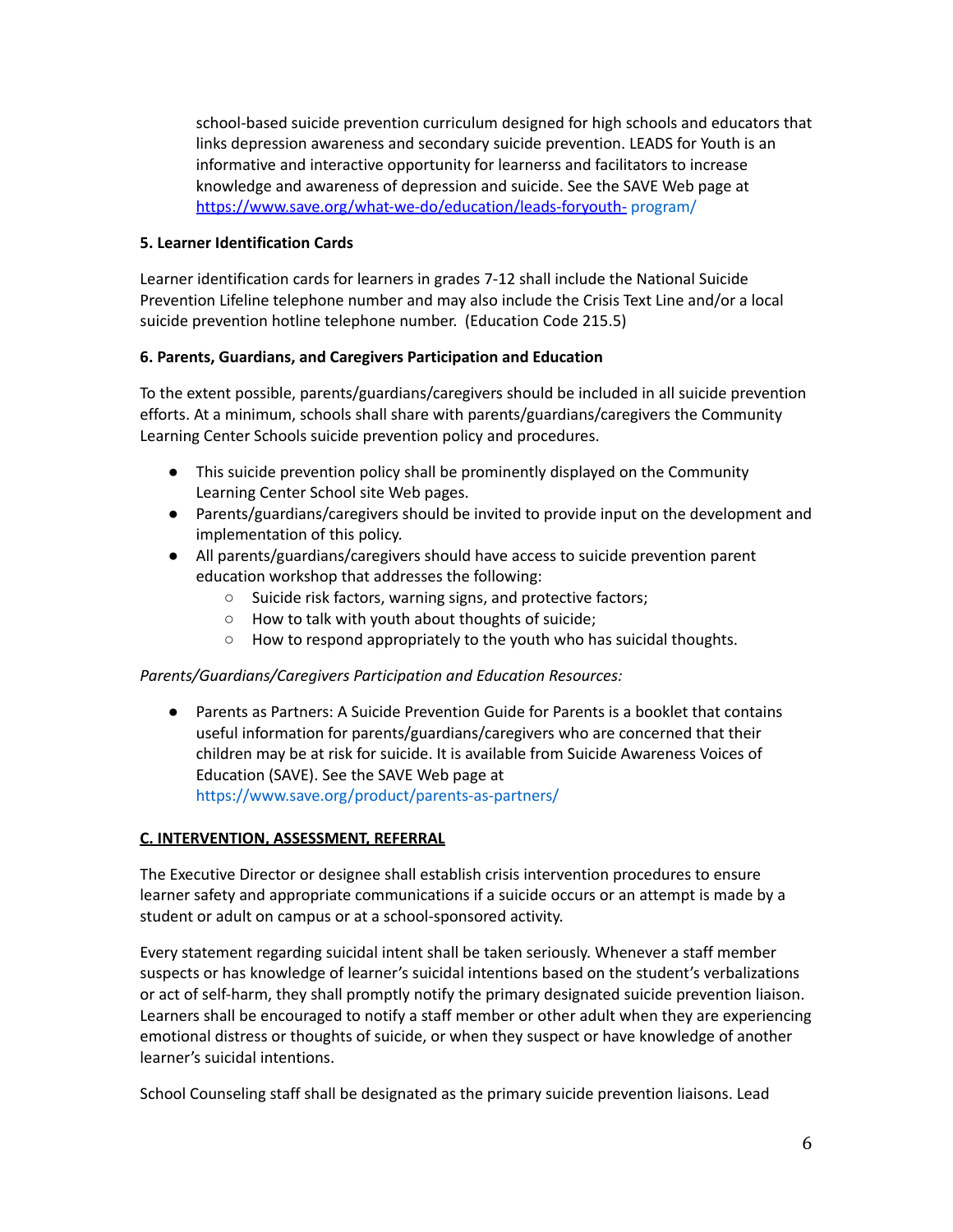facilitators shall be designated as the secondary suicide prevention liaisons. If the primary suicide prevention liaison is unavailable, the staff shall promptly notify the secondary suicide prevention liaison.

Although any personal information that a learner discloses to a school counselor shall generally not be revealed, released, referenced, or discussed with third parties, the counselor may report to the lead facilitator or learner's parents/guardians when there is reasonable cause to believe that disclosure is necessary to avert a clear and present danger to the health, safety, or welfare of the learner or others within the school community. In addition, the counselor may disclose information of a personal nature to psychotherapists, other health care providers, or the school nurse for the sole purpose of referring the learner for treatment. (Education Code 49602)

Whenever schools establish a peer counseling system to provide support for learners, peer counselors shall receive training that includes identification of the warning signs of suicidal behavior and referral of a suicidal student to appropriate adults.

## **1. Response to Suicide Attempt/Threat Action Plan**

When a suicide attempt or threat is reported, the primary suicide prevention liaison or designee shall ensure student safety by taking the following actions:

- Immediately secure medical treatment and/or mental health services as necessary
- Notify the Lead Facilitator or another administrator if the Lead Facilitator is unavailable.
	- The names, titles, and contact information of multi-disciplinary crisis team members shall be distributed to all learners, staff, parents/guardians/caregivers and be prominently available on the school's Web site.
- The Lead Facilitator or other school administrator shall then notify, if appropriate and in the best interest of the learner, the learner's parents/guardians/caregivers as soon as possible and shall refer the student to mental health resources in the school or community.
	- Determination of notification to parents/guardians/caregivers should follow a formal initial assessment to ensure that the student is not endangered by parental notification.
- If the learner is in imminent danger (has access to a gun, is on a rooftop, or in other unsafe conditions), a call shall be made to 911.
- Keep the learner under continuous adult supervision until the parent/guardian and/or appropriate support agent or agency can be contacted and has the opportunity to intervene
- Remove other students from the immediate area as soon as possible
- A referral process should be prominently disseminated to all staff members, so they know how to respond to a crisis and are knowledgeable about the school and community-based resources.
- Document the incident in writing, including the steps that the school took in response to the suicide attempt or threat.

The following steps should be followed to ensure continuity of care:

● Follow up with the parent/guardian and student in a timely manner to provide referrals to appropriate services as needed.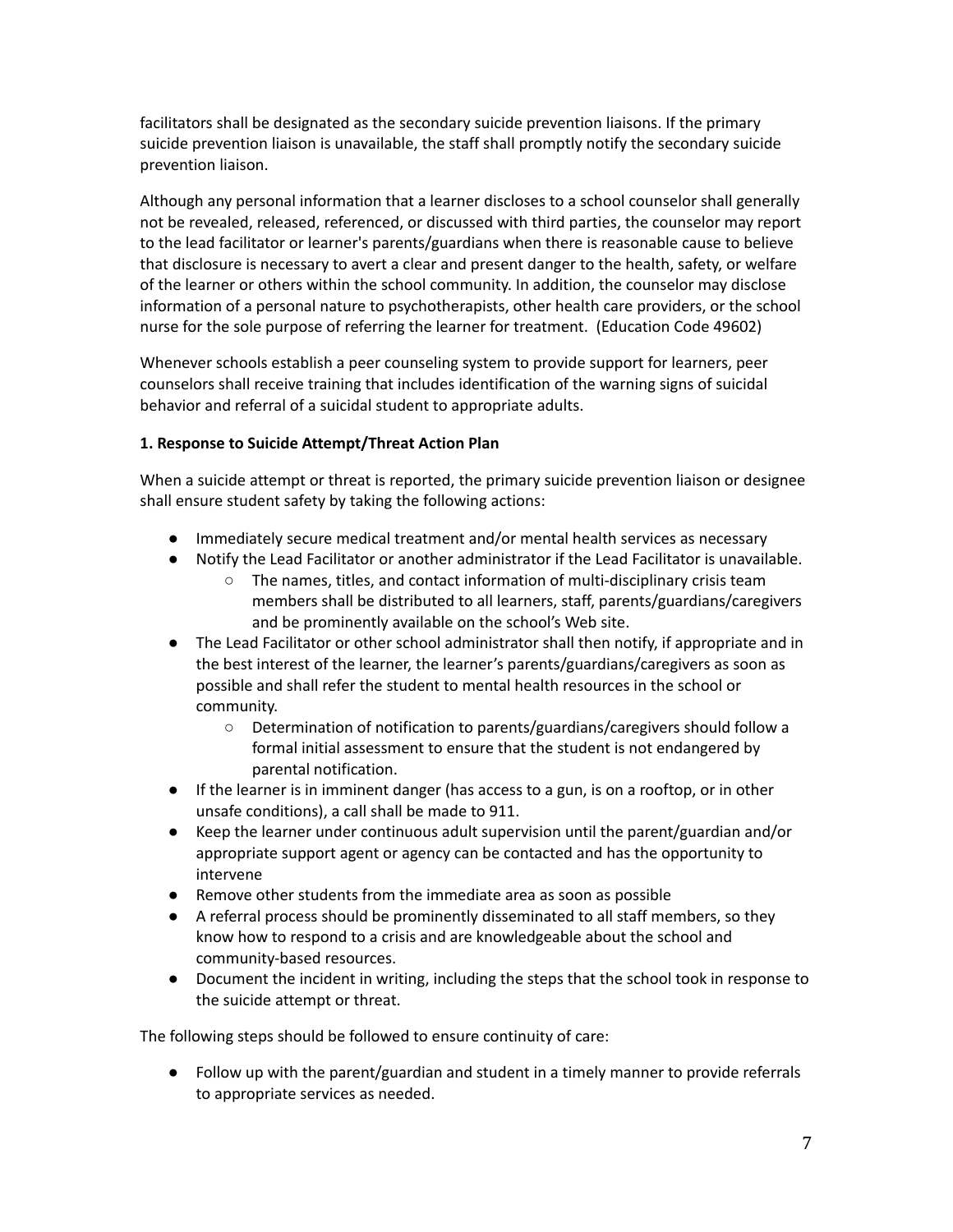- o If the parent/guardian/caregiver does not access treatment for the learner, the suicide prevention liaison may meet with the parent/guardian to identify barriers to treatment (e.g., cultural stigma, financial issues) and assist the family in providing follow-up care for the learner.
- o If follow-up care is still not provided, the suicide prevention liaison shall consider whether it is necessary, pursuant to laws for mandated reporters of child neglect, to refer the matter to the local child protective services agency.
- For any learner returning to school after a mental health crisis, the suicide prevention liaison may meet with the parents/guardians and, if appropriate, with the learner to discuss re-entry and appropriate next steps to ensure the learners's readiness for return to school and determine the need for ongoing support.

# **2. Action Plan for In-School Suicide Attempts**

If a suicide attempt is made during the school day on campus, it is important to remember that the health and safety of the learner and those around them is critical. The following steps should be implemented:

- Remain calm, remember the learner is overwhelmed, confused, and emotionally distressed;
- Move all other learners out of the immediate area;
- Call 911 and give them as much information about any suicide note, medications taken, and access to weapons, if applicable;
- Immediately contact the administrator or suicide prevention liaison;
- If needed, provide medical first aid until a medical professional is available;
- Parents/guardians/caregivers should be contacted as soon as possible by administration;
- Do not send the learner away or leave them alone, even if they need to go to the restroom;
- Listen and prompt the learner to talk;
- Review options and resources of people who can help;
- Be comfortable with moments of silence as you and the learner will need time to process the situation;
- Provide comfort to the learner;
- Promise privacy and help, and be respectful, but do not promise confidentiality;
- Learners should only be released to parents/guardians/caregivers or to a person who is qualified and trained to provide help.

# **3. Action Plan for Out-of-School Suicide Attempts**

If a suicide attempt by a learner is outside of Community Learning Center Schools property, it is crucial that the LEA protects the privacy of the learner and maintain a confidential record of the actions taken to intervene, support, and protect the learner. The following steps should be implemented:

- Contact the parents/guardians/caregivers and offer support to the family;
- Discuss with the family how they would like the school to respond to the attempt while minimizing widespread rumors among teachers, staff, and learners;
- Obtain permission from the parents/guardians/caregivers to share information to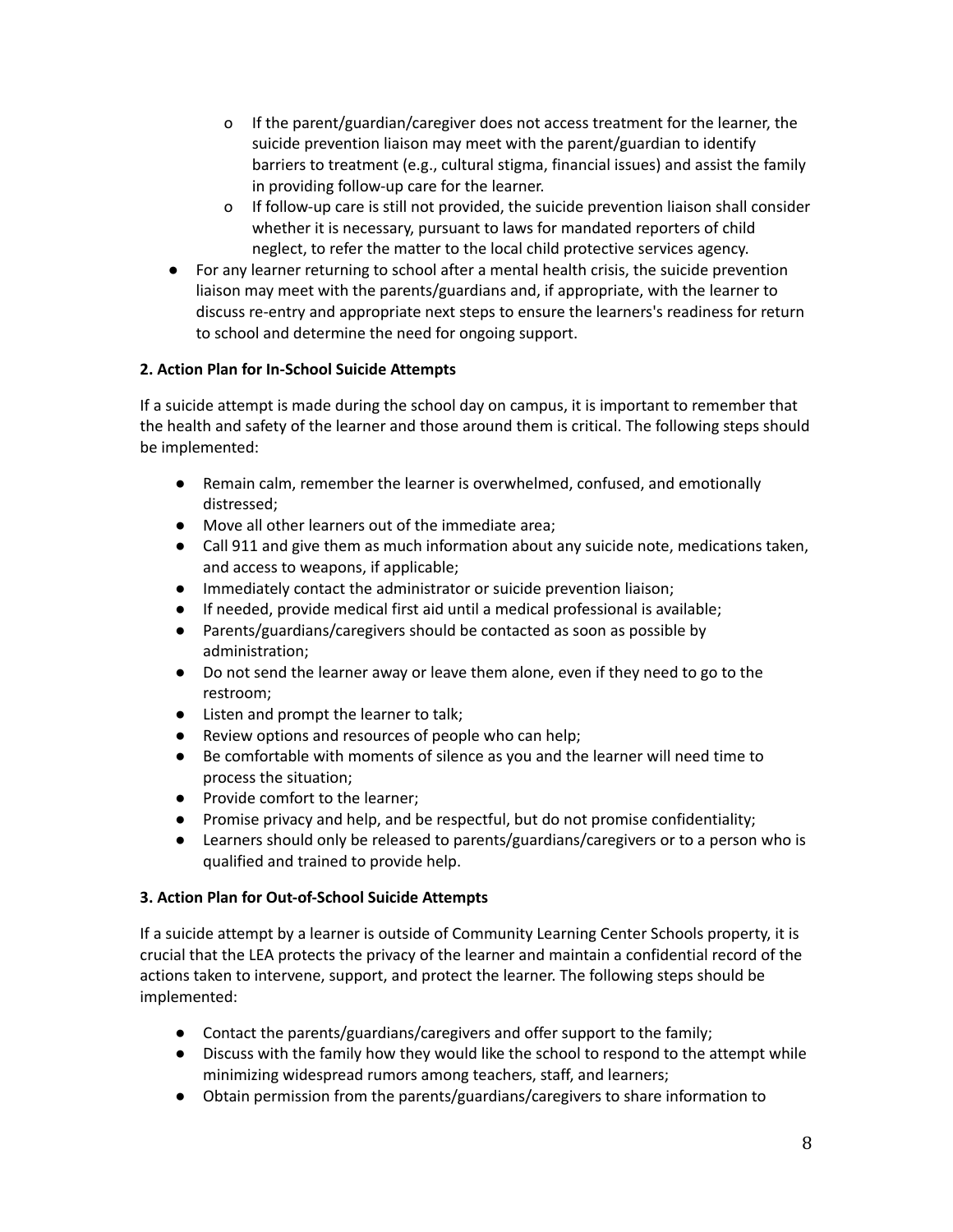ensure the facts regarding the crisis is correct;

- Designate a staff member to handle media requests;
- Provide care and determine appropriate support to affected learners;
- Offer to the learner and parents/guardians/caregivers steps for reintegration to school.

## **4. Supporting Learners after a Mental Health Crisis**

It is crucial that careful steps are taken to help provide the mental health support for the learner and to monitor their actions for any signs of suicide. The following steps should be implemented after the crisis has happened:

- Treat every threat with seriousness and approach with a calm manner; make the learner a priority;
- Listen actively and non-judgmental to the learner. Let the learner express his or her feelings;
- Acknowledge the feelings and do not argue with the learner;
- Offer hope and let the learner know they are safe and that help is provided. Do not promise confidentiality or cause stress;
- Explain calmly and get the learner to a trained professional, guidance counselor, or designated staff to further support the learner;
- Keep close contact with the parents/guardians/caregivers and mental health professionals working with the learner.

## **5. Re-Entry to School After a Suicide Attempt**

A learner who threatened or attempted suicide is at a higher risk for suicide in the months following the crisis. Having a streamlined and well planned re-entry process ensures the safety and wellbeing of learners who have previously attempted suicide and reduces the risk of another attempt. An appropriate re-entry process is an important component of suicide prevention. Involving learners in planning for their return to school provides them with a sense of control, personal responsibility, and empowerment.

The following steps shall be implemented upon re-entry:

- Obtain a written release of information signed by parents/guardians/caregivers and providers;
- Confer with learner and parents/guardians/caregivers about any specific requests on how to handle the situation;
- Inform the learner's teachers about possible days of absences;
- Allow accommodations for learner to make up work (be understanding that missed assignments may add stress to learner);
- Mental health professionals or trusted staff members should maintain ongoing contact to monitor learner's actions and mood;
- Work with parents/guardians/caregivers to involve the learner in an aftercare plan.

## *Re-Entry to School After a Suicide Attempt Resource:*

● The School Reentry for a Student Who Has Attempted Suicide or Made Serious Suicidal Threats is a guide that will assist in school re-entry for learners after an attempted suicide. See the Mental Health Recovery Services Resource Web page at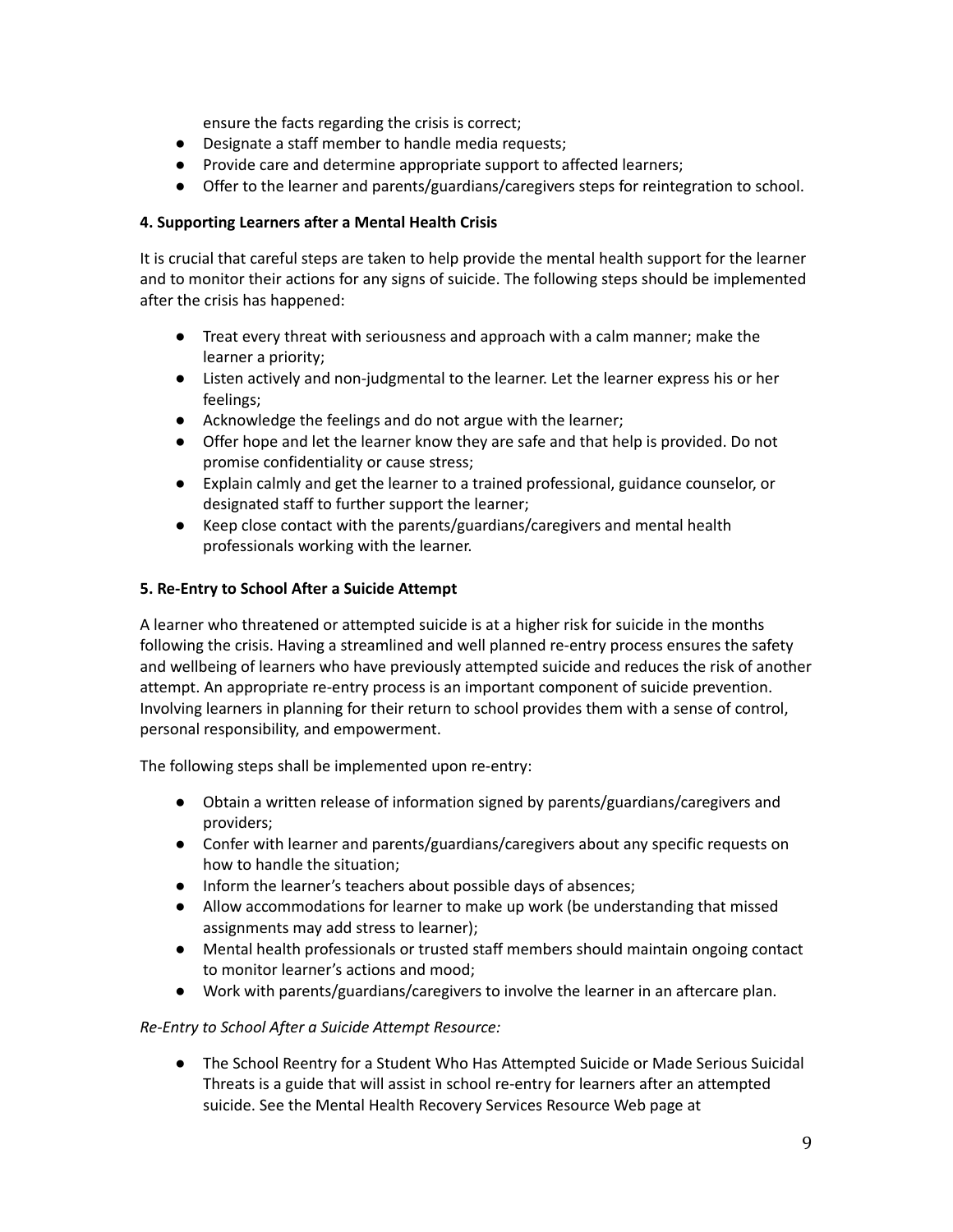## http://www.mhrsonline.org/resources/suicide%5Cattempted\_suicide\_resources\_for\_sc hools-9/

## **D. POSTVENTION (Responding After a Suicide Death)**

A death by suicide in the school community (whether by a learner or staff member) can have devastating consequences on learners and staff. Therefore, it is vital that we are prepared ahead of time in the event of such a tragedy.

The Suicide Death Response Action Plan (Suicide Postvention Response Plan) needs to incorporate both immediate and long-term steps and objectives.

In the event that a learner dies by suicide, the Executive Director or designee shall communicate with the learner's parents/guardians to offer condolences, assistance, and resources. In accordance with the laws governing confidentiality of student record information, the Executive Director or designee shall consult with the parents/guardians regarding facts that may be divulged to other learners, parents/guardians, and staff.

The Executive Director or designee shall implement procedures to address learners' and staff's grief and to minimize the risk of imitative suicide or suicide contagion. The Executive Director or designee shall provide learners, parents/guardians, and staff with information, counseling, and/or referrals to community agencies as needed. Learners significantly affected by suicide death and those at risk of imitative behavior should be identified and closely monitored. School staff may receive assistance from school counselors or other mental health professionals in determining how best to discuss the suicide or attempted suicide with learners.

Any response to media inquiries shall be handled by the designated spokesperson who shall not divulge confidential information. The school's response shall not sensationalize suicide and shall focus on the school's postvention plan and available resources.

After any suicide or attempted suicide by a learner, the Executive Director or designee shall provide an opportunity for all staff who responded to the incident to debrief, evaluate the effectiveness of the strategies used, and make recommendations for future actions.

## **1. Suicide Postvention Response Plan**

- Identify a staff member to confirm death and cause (school site administrator);
- Identify a staff member to contact deceased's family (within 24 hours);
- Identify media spokesperson skilled to cover story without the use of explicit, graphic, or dramatic content (go to www.reportingonsuicide.org). Research has proven that sensationalized media coverage can lead to contagious suicidal behaviors.
- Include an initial meeting of the district/school Suicide Postvention Response Team;
- Identify learners significantly affected by suicide death and other learners at risk of imitative behavior;
- Communicate with the larger school community about the suicide death;
- Consider funeral arrangements for family and school community;
- Respond to memorial requests in respectful and non-harmful manner; responses should be handed in a thoughtful way and their impact on other learners should be considered;
- Coordinate an all-staff meeting, to include:
	- Notification (if not already conducted) to staff about suicide death;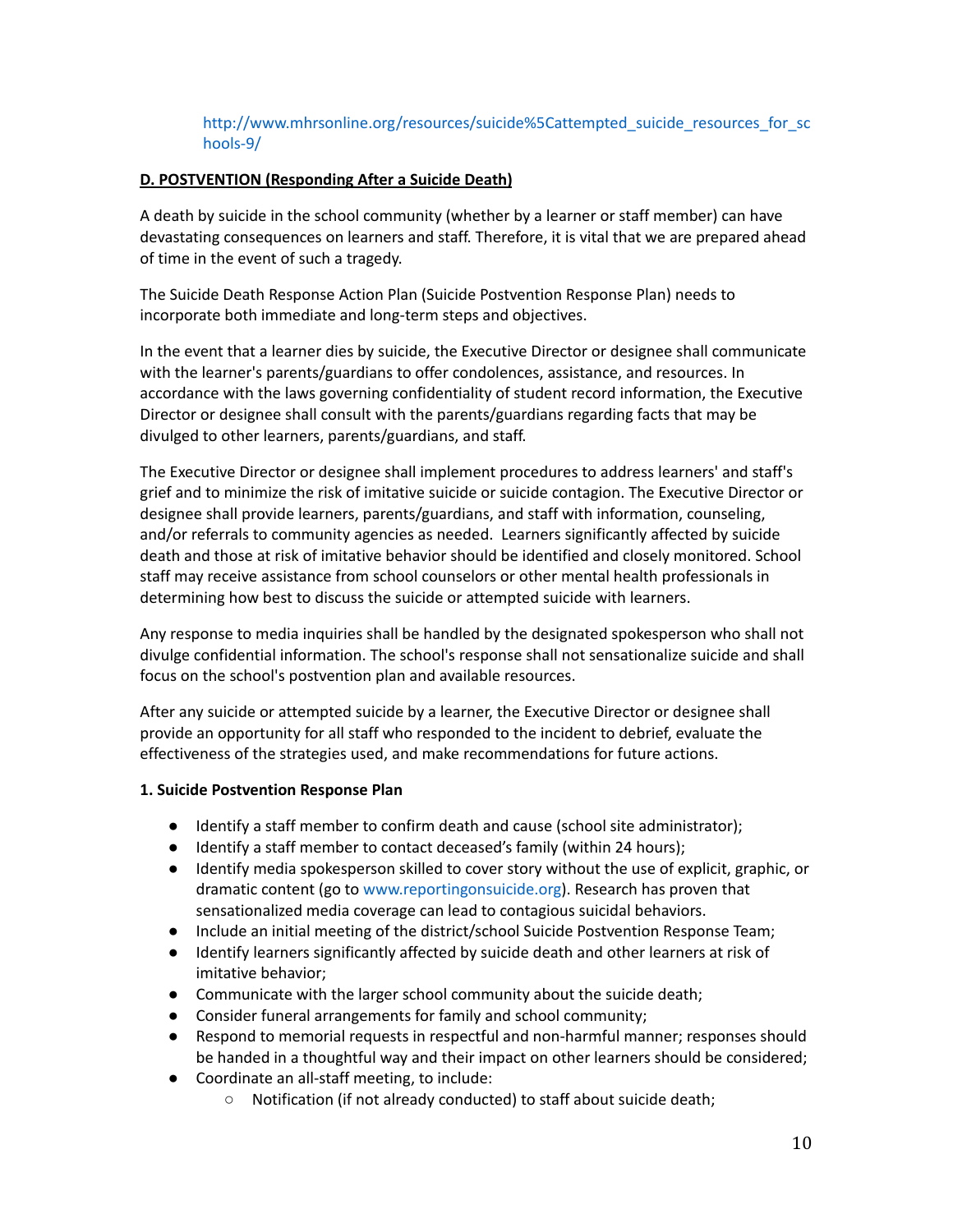- Emotional support and resources available to staff;
- Notification to students about suicide death and the availability of support services (if this is the protocol that is decided by administration);
- Share information that is relevant and that which you have permission to disclose.
- Prepare staff to respond to needs of learners regarding the following:
	- Review of protocols for referring learners for support/assessment;
	- Talking points for staff to notify learners;
	- Resources available to learners (on and off campus).

## **2. Utilize and respond to social media outlets**

- Identify what platforms learners are using to respond to suicide death
- Identify/train staff and learners to monitor social media outlets
- Include long-term suicide postvention responses:
- Consider important dates (i.e., anniversary of death, deceased birthday, graduation, or other significant event) and how these will be addressed
- Support siblings, close friends, teachers, and/or learners of deceased
- Consider long-term memorials and how they may impact learners who are emotionally vulnerable and at risk of suicide

## *Additional Postvention Resources:*

- The K–12 Toolkit for Mental Health Promotion and Suicide Prevention has been created to help schools comply with and implement AB 2246, the Pupil Suicide Prevention Policies. The Toolkit includes resources for schools as they promote youth mental wellness, intervene in a mental health crisis, and support members of a school community after the loss of someone to suicide. Additional information about this Toolkit for schools can be accessed on the Heard Alliance Web site at http://www.heardalliance.org/.
- After a Suicide: A Toolkit for School is a comprehensive guide that will assist schools on what to do if a suicide death takes place in the school community. See the Suicide Prevention Resource Center Web page at <http://www.sprc.org/comprehensive-approach/postvention>
- Help & Hope for Survivors of Suicide Loss is a guide to help those during the bereavement process and who were greatly affected by the death of a suicide. See the Suicide Prevention Resource Center Web page at http://www.sprc.org/resources-programs/help-hope-survivors-suicide-loss

## **E. ADDITIONAL RESOURCES**

For additional information on suicide prevention, intervention, and postvention, see the Mental Health Recovery Services Model Protocol Web page at http://www.mhrsonline.org/resources/suicide%5Cattempted\_suicide\_resources\_for\_schools-9/

Information on school climate and school safety is available on the CDE Safe Schools Planning Web page at http://www.cde.ca.gov/ls/ss/vp/safeschlplanning.asp

○